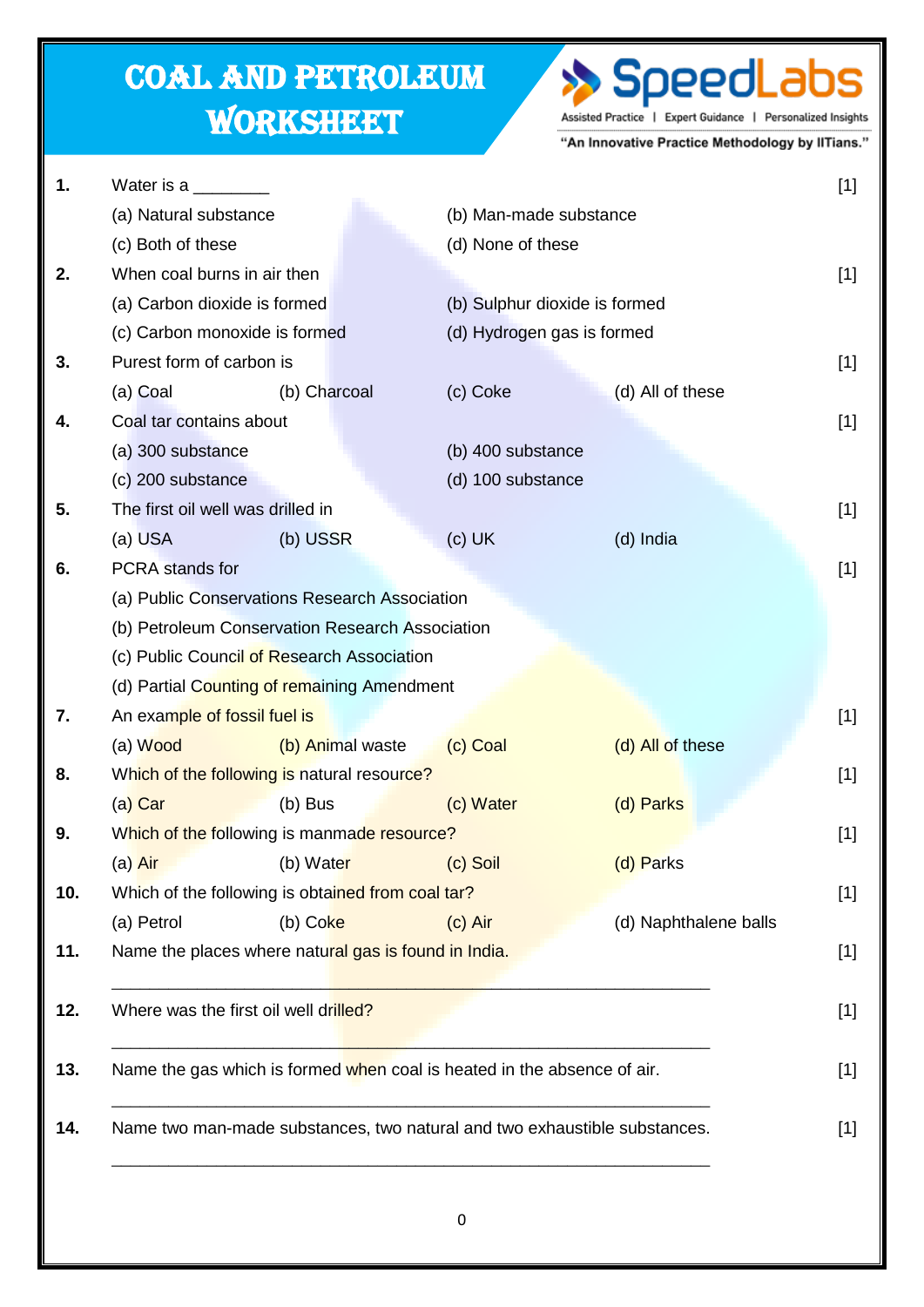| 15. | Name two fractions of petroleum                                                                                                                | $[1]$ |
|-----|------------------------------------------------------------------------------------------------------------------------------------------------|-------|
| 16. | Write the names of two natural substances.                                                                                                     | $[1]$ |
| 17. | How many substances are found in coal tar?                                                                                                     | $[2]$ |
| 18. | What is coal gas? Write its uses.                                                                                                              | $[2]$ |
| 19. | What is petroleum? What is it called black gold?                                                                                               | $[2]$ |
| 20. | What is the purest form of carbon?                                                                                                             | $[2]$ |
| 21. | What is the main use of coke?                                                                                                                  | $[2]$ |
| 22. | Why petroleum is called black gold?                                                                                                            | $[2]$ |
| 23. | What are petrochemicals?                                                                                                                       | $[2]$ |
| 24. | What is coal tar? What are its uses?                                                                                                           | $[2]$ |
| 25. | Expand PCRA.                                                                                                                                   | $[3]$ |
| 26. | What are natural resources? Explain with examples.                                                                                             | $[3]$ |
|     |                                                                                                                                                |       |
|     | Head Office: 106-107-108 Lake Homes Shopping Complex, Chandivali IRB Road, Mumbai 400076 T.: 022 4120 3067   E.: info@speedlabs.in<br>Page   1 |       |